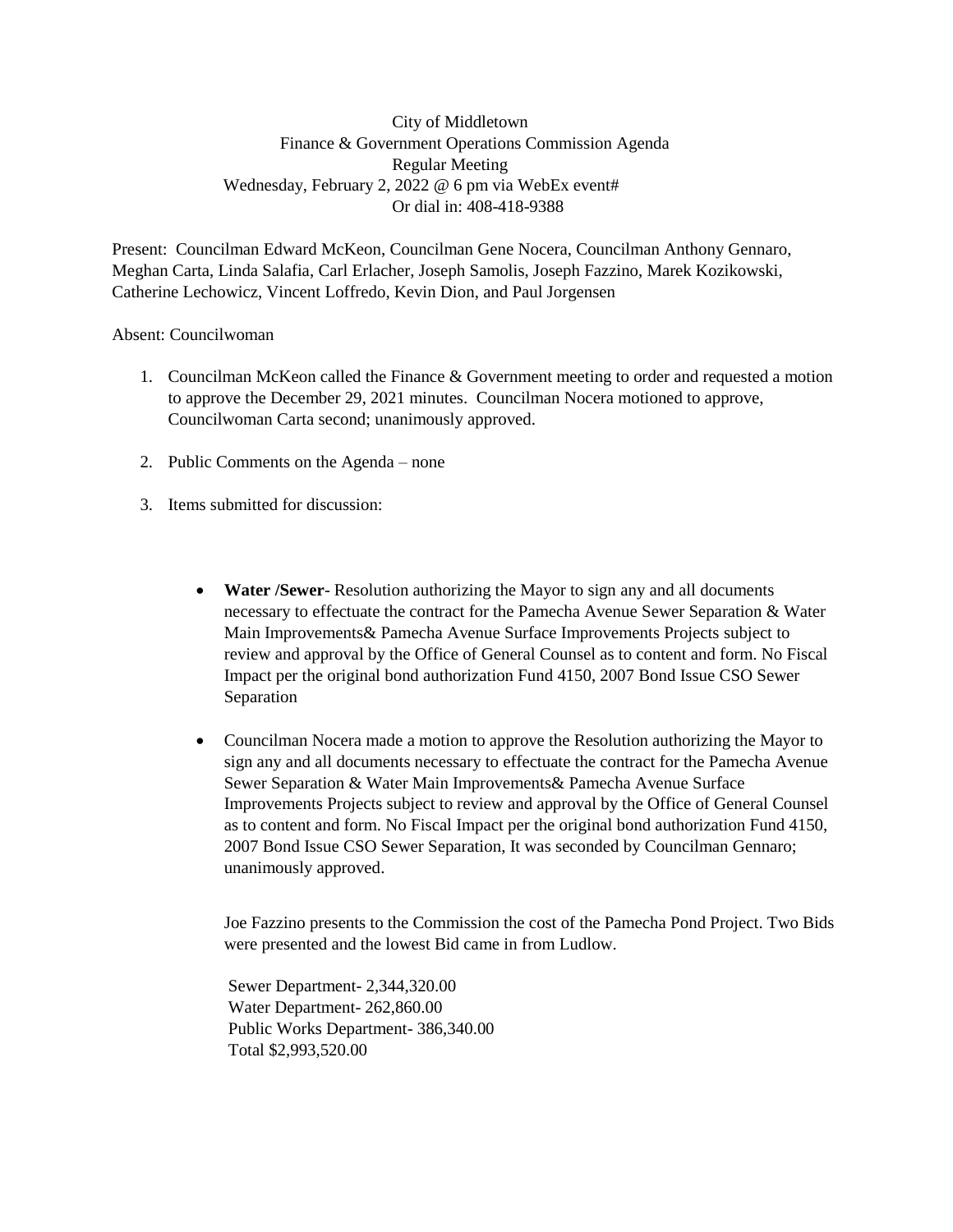**Equal Opportunity & Diversity** – Resolution requesting that a new line be established in the Office of Equal Opportunity and Diversity Management for the payment of temporary staff to address the backlog business of the department

Councilman Genaro made a motion to approve the Resolution requesting that a new line be established in the Office of Equal Opportunity and Diversity Management for the payment of temporary staff to address the backlog business of the department. It was seconded by Councilman Nocera; unanimously approved.

- **ECD** 1.) Grant confirmation totaling \$100,000 in State funds for additional resources from the DECD Brownfield program to make safe 248 William Street for the environmental assessment of the site; 2.) Resolution authorizing the Mayor to execute and file such application with the Connecticut Department of Economic and Community Development not to exceed \$100,000; 3.) Additional Appropriation requesting for \$ 50,000 from the General Fund for the City to partner with the Middlesex County Historical Society and Wesleyan University to apply for a national Register Designation for the Beman Triangle as well as look to update the City's Historic Properties Inventory list to be more inclusive;4.) Grant confirmation totaling \$2,000,000 in State funds for the Urban Act Grant for Keating Renovations which will be utilized to address structural and environmental issues at the site to allow for future use of the building for additional tenants;5.) Resolution authorizing the Mayor to sign all documents necessary to implement a 5 year lease with Peter Oberc Photography and Film; 6.) Resolution authorizing the Mayor to sign all documents necessary to implement the 5 year lease with EDRIVEUS, LLC; 7.) Resolution that a bid waiver be granted to Coughlin Services Corp for general contracting and construction and Giuffrida Electric for electrical work associated with the improvements needed at 80 Harbor Drive and that the Mayor is authorized to sign all contract documents necessary to complete the work per the lease agreements for 80 Harbor Drive
	- 1.) A motion was made by Councilwoman Salafia to approve a Grant confirmation totaling \$100,000 in State funds for additional resources from the DECD Brownfield program to make safe 248 William Street for the environmental assessment of the site. It was seconded by Councilwoman Carta; unanimously passed.
	- 2.) A motion was made by Councilwoman Salafia to approve Resolution authorizing the Mayor to execute and file such application with the Connecticut Department of Economic and Community Development not to exceed \$100,000. It was seconded by Councilman Gennaro; unanimously approved.
	- 3.) A motion was made by Councilman Nocera to approve an Additional Appropriation requesting for \$ 50,000 from the General Fund for the City to partner with the Middlesex County Historical Society and Wesleyan University to apply for a national Register Designation for the Beman Triangle as well as look to update the City's Historic Properties Inventory list to be more inclusive. It was seconded by Councilwoman Salafia; unanimously approved.
	- 4.) A motion was made by Councilwoman Salafia to approve a Grant confirmation totaling \$2,000,000 in State funds for the Urban Act Grant for Keating Renovations which will be utilized to address structural and environmental issues at the site to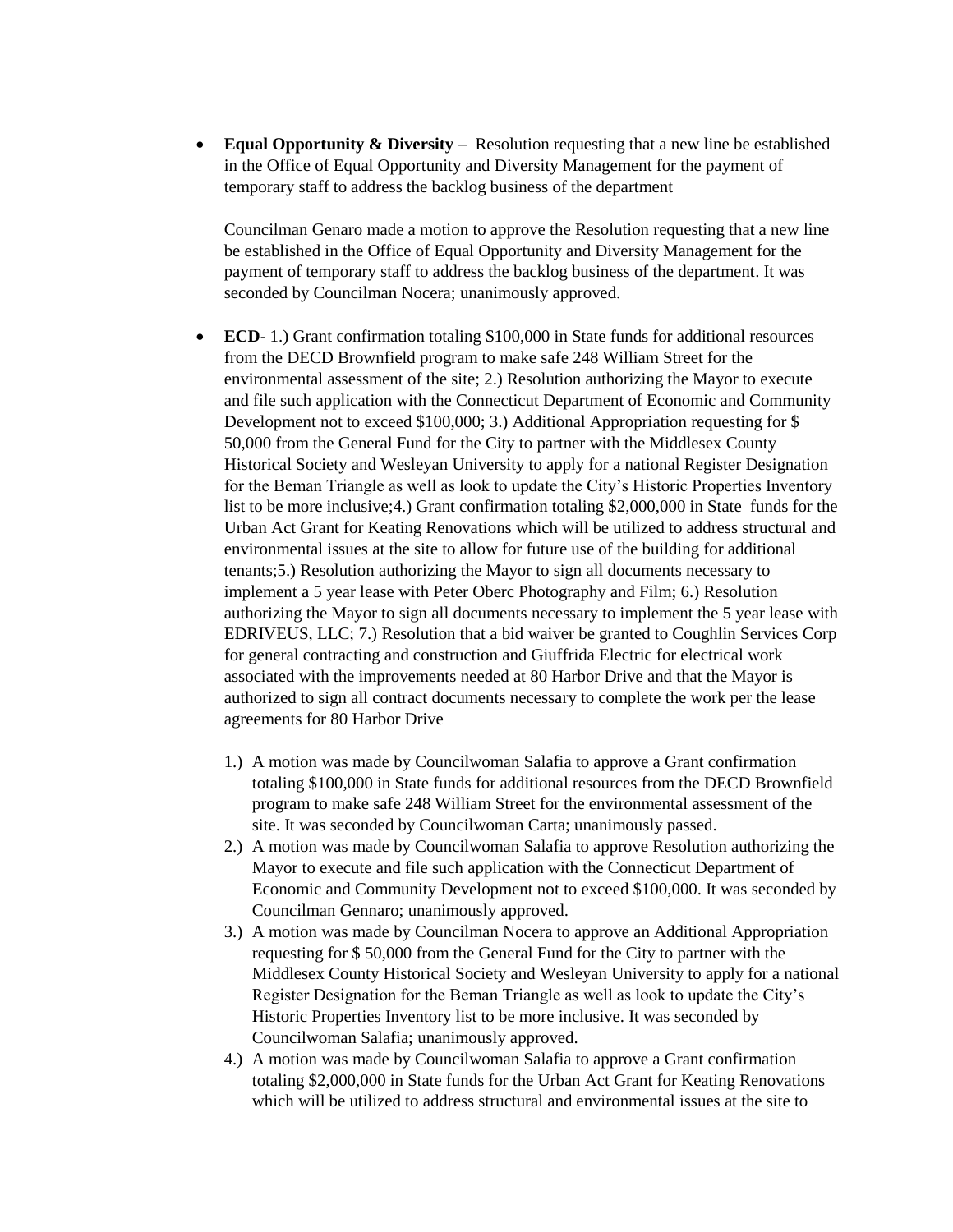allow for future use of the building for additional tenants. It was seconded by Councilwoman Carta; unanimously approved.

- 5.) A motion was made by Councilman Nocera to approve a Resolution authorizing the Mayor to sign all documents necessary to implement a 5 year lease with Peter Oberc Photography and Film. It was seconded by Councilman Gennaro; unanimously approved.
- 6.) A motion was made to approve a Resolution authorizing the Mayor to sign all documents necessary to implement the 5 year lease with EDRIVEUS, LLC. It was seconded by Councilman Nocera; unanimously approved.
- 7.) A motion was made to approve a Resolution that a bid waiver be granted to Coughlin Services Corp for general contracting and construction and Giuffrida Electric for electrical work associated with the improvements needed at 80 Harbor Drive and that the Mayor is authorized to sign all contract documents necessary to complete the work per the lease agreements for 80 Harbor Drive. It was seconded by Councilwoman Carta; unanimously approved.
- **Land Use** Resolution authorizing the Mayor to execute and deliver in the name of the City of Middletown, the purchase of the 14.89 acres located at Atkins Street ad city open space and passive recreation

A motion was made by Councilwoman Salafia to approve the Resolution authorizing the Mayor to execute and deliver in the name of the City of Middletown, the purchase of the 14.89 acres located at Atkins Street ad city open space and passive recreation Councilman Nocera seconded; unanimously approved.

 **BOE-** 1.) Resolution authorizing the Acting Superintendent of Middletown Public Schools to apply to the Commissioner of Administrative Services for the PV panel project at the Farm Hill Elementary School; 2.) Resolution authorizing the Acting Superintendent of Middletown Public Schools to apply to the Commissioner of Administrative Services for the PV panel project at the Wilbert Snow Elementary School

1.) A motion was made by Councilman Nocera to approve the Resolution authorizing the Acting Superintendent of Middletown Public Schools to apply to the Commissioner of Administrative Services for the PV panel project at the Farm Hill Elementary School. It was seconded by Councilwoman Carta; unanimously approved.

2.) A motion was made by Councilwoman Carta to approve Resolution authorizing the Acting Superintendent of Middletown Public Schools to apply to the Commissioner of Administrative Services for the PV panel project at the Wilbert Snow Elementary School. It was seconded by Councilman Nocera; unanimously approved

Vincent Loffredo Member of the Building Committee states to the Commission that the State provides 66 percent funding for the project. A resolution is necessary to present commitment on the City of Middletown's behalf that the 34 percent will be picked up for each of the projects. If the resolutions are passed it would be part of the package that would be sent to the State for consideration to grant us the funds for the installation.